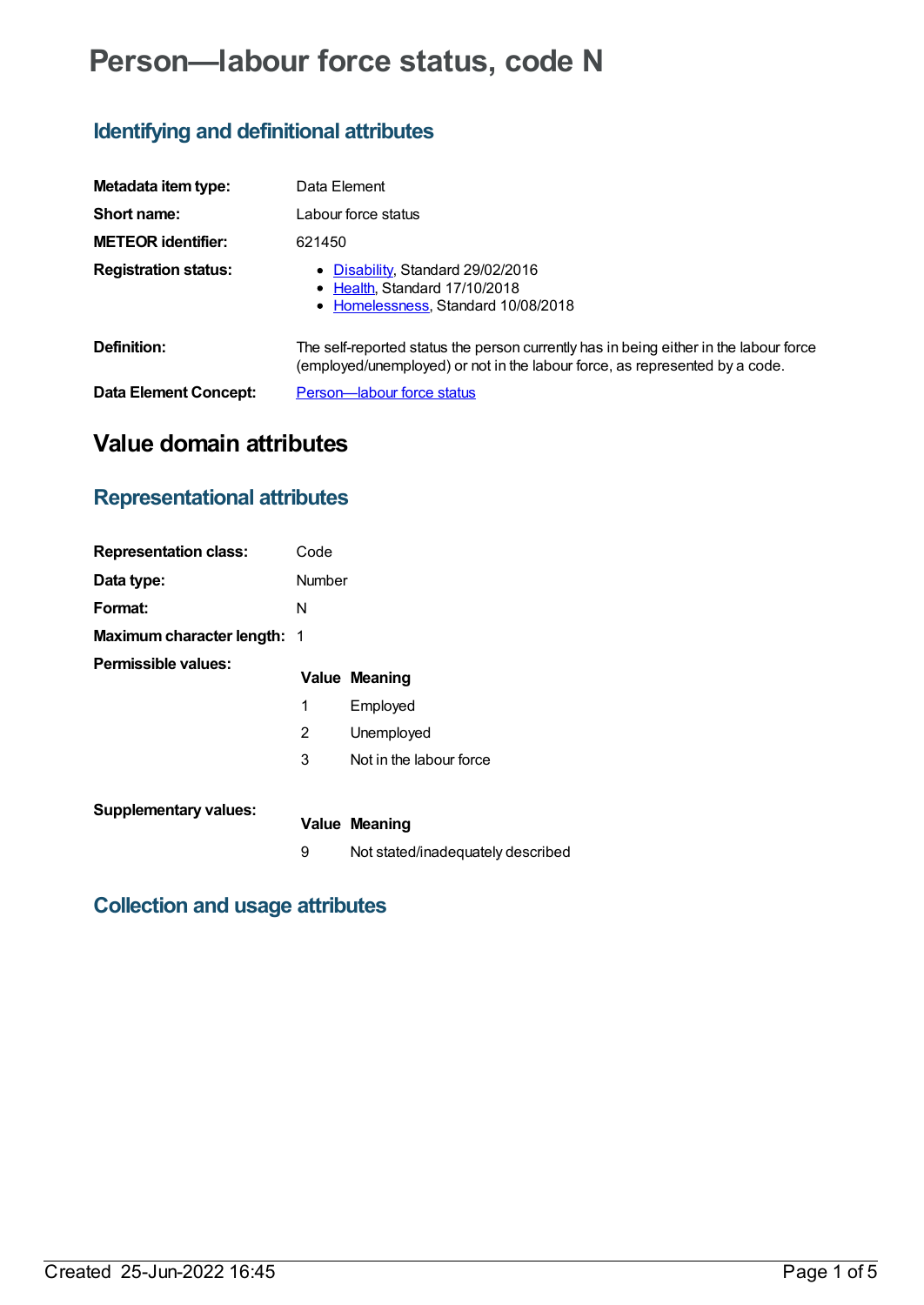#### **Guide for use:** CODE 1 Employed

Employed persons are those aged 15 years and over who met one of the following criteria during the reference week:

- Worked for one hour or more for pay, profit, commission or payment in kind, in a job or business or on a farm (employees and owner managers of incorporated or unincorporated enterprises).
- Worked for one hour or more without pay in a family business or on a farm (contributing family workers).
- Were employees who had a job but were not at work and were:
	- away from work for less than four weeks up to the end of the reference week; or
	- away from work for more than four weeks up to the end of the reference week and
	- received pay for some or all of the four week period to the end of the reference week; or
	- away from work as a standard work or shift arrangement; or
	- on strike or locked out; or
	- on workers' compensation and expected to return to their job.
- Were owner managers who had a job, business or farm, but were not at work.

#### CODE 2 Unemployed

Unemployed persons are those aged 15 years and over who were not employed during the reference week, and:

- had actively looked for full time or part time work at any time in the four weeks up to the end of the reference week and were available for work in the reference week; or
- were waiting to start a new job within four weeks from the end of the reference week and could have started in the reference week if the job had been available then.

Actively looked for work includes:

- written, telephoned or applied to an employer for work;
- had an interview with an employer for work;
- answered an advertisement for a job:
- checked or registered with a Job Services Australia provider or any other employment agency;
- taken steps to purchase or start your own business;
- advertised or tendered for work; and
- contacted friends or relatives in order to obtain work.

CODE 3 Not in the labour force

Persons not in the labour force are those aged 15 years and over who were not in the categories employed or unemployed, as defined, during the reference week. They include people who undertook unpaid household duties or other voluntary work only, were retired, voluntarily inactive and those permanently unable to work.

**Collection methods:** For [information](http://www.abs.gov.au/AUSSTATS/abs@.nsf/allprimarymainfeatures/5DB5CF7FE010E9C5CA25722E0017B26E?opendocument) about collection methods, refer to the ABS Standards for Labour Force Statistics.

### **Source and reference attributes**

| <b>Submitting organisation:</b> | Australian Institute of Health and Welfare                                                                  |
|---------------------------------|-------------------------------------------------------------------------------------------------------------|
| Reference documents:            | ABS (Australian Bureau of Statistics) 2015. Labour Force, Australia. ABS cat. no.<br>6202.0. Canberra: ABS. |

### **Data element attributes**

### **Collection and usage attributes**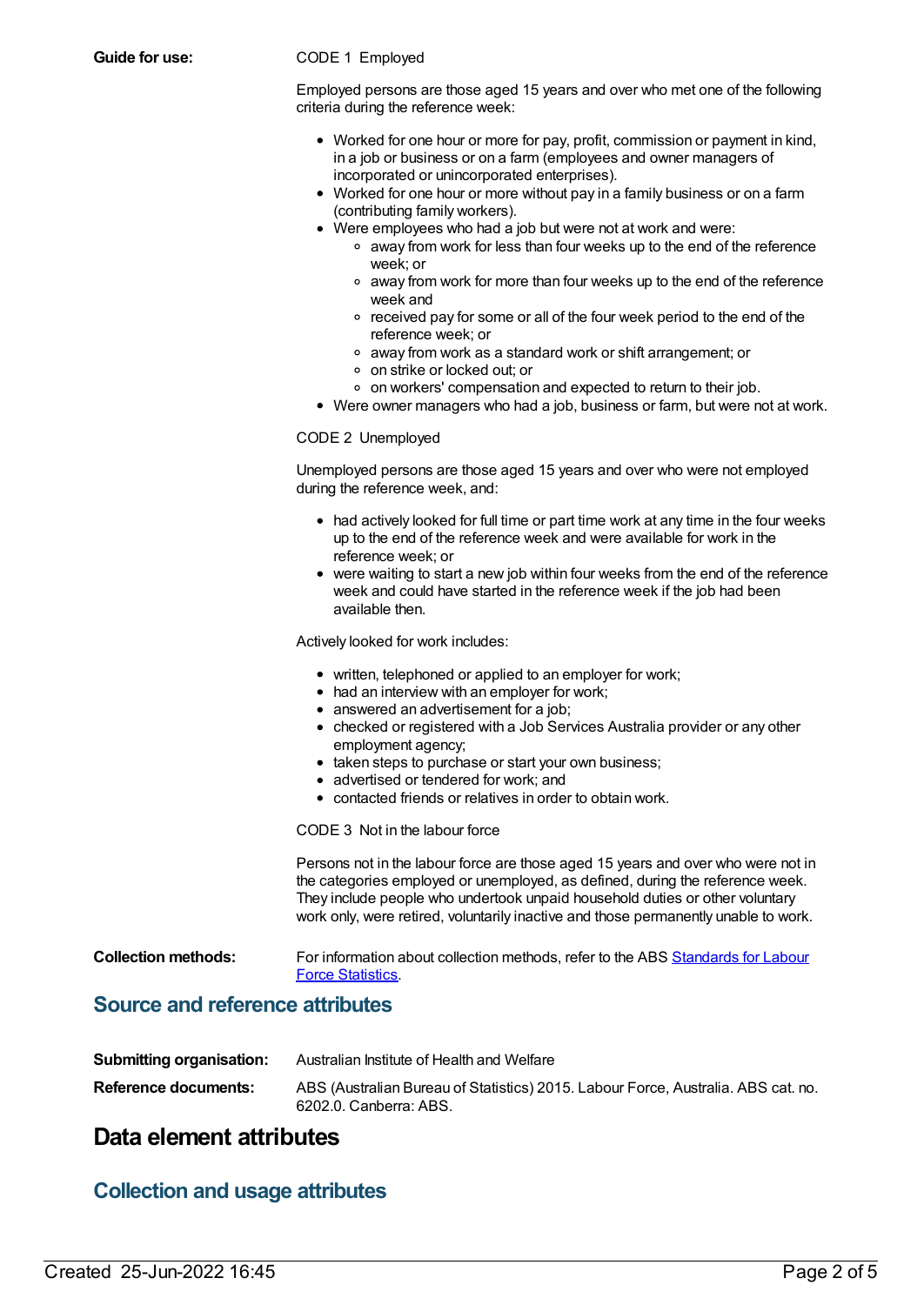**Comments:** Labour force status is one indicator of the socio-economic status of a person and is a key element in assessing the circumstances and needs of individuals and families.

## **Source and reference attributes**

| <b>Submitting organisation:</b> | Australian Institute of Health and Welfare                                                                  |
|---------------------------------|-------------------------------------------------------------------------------------------------------------|
| Reference documents:            | ABS (Australian Bureau of Statistics) 2015. Labour Force, Australia. ABS cat. no.<br>6202.0. Canberra: ABS. |

## **Relational attributes**

| <b>Related metadata</b><br>references:                      | Supersedes Person-labour force status, code N<br>• Community Services (retired), Standard 01/03/2005<br>• Disability, Superseded 29/02/2016<br>• Health, Superseded 17/10/2018<br>• Homelessness, Superseded 10/08/2018<br>• Housing assistance, Standard 01/03/2005<br>• WA Health, Incomplete 22/08/2012<br>• WA Health, Incomplete 23/08/2012<br>See also Person-occupation (main), code (ANZSCO 2013 Version 1.2) N[NNN]<br>${MN}$<br>• Community Services (retired), Standard 01/10/2013<br>• Disability, Standard 13/08/2015 |
|-------------------------------------------------------------|------------------------------------------------------------------------------------------------------------------------------------------------------------------------------------------------------------------------------------------------------------------------------------------------------------------------------------------------------------------------------------------------------------------------------------------------------------------------------------------------------------------------------------|
| <b>Implementation in Data Set</b><br><b>Specifications:</b> | Cardiovascular disease (clinical) NBPDS Health, Standard 17/10/2018<br>Disability Services NMDS 2015-16Disability, Superseded 28/09/2016                                                                                                                                                                                                                                                                                                                                                                                           |
|                                                             |                                                                                                                                                                                                                                                                                                                                                                                                                                                                                                                                    |
|                                                             | Implementation start date: 01/07/2015                                                                                                                                                                                                                                                                                                                                                                                                                                                                                              |
|                                                             | Implementation end date: 30/06/2016                                                                                                                                                                                                                                                                                                                                                                                                                                                                                                |
|                                                             | <b>DSS</b> specific information:                                                                                                                                                                                                                                                                                                                                                                                                                                                                                                   |
|                                                             | For the Disability Service National Minimum Data Set (DS NMDS) the 'reference<br>week' is the week preceding the end of the reporting period.                                                                                                                                                                                                                                                                                                                                                                                      |
|                                                             | Disability Services NMDS 2016-17Disability, Superseded 15/12/2017                                                                                                                                                                                                                                                                                                                                                                                                                                                                  |
|                                                             | Implementation start date: 01/07/2016                                                                                                                                                                                                                                                                                                                                                                                                                                                                                              |
|                                                             | Implementation end date: 30/06/2017                                                                                                                                                                                                                                                                                                                                                                                                                                                                                                |
|                                                             | <b>DSS</b> specific information:                                                                                                                                                                                                                                                                                                                                                                                                                                                                                                   |
|                                                             | For the Disability Service National Minimum Data Set (DS NMDS) the 'reference<br>week' is the week preceding the end of the reporting period.                                                                                                                                                                                                                                                                                                                                                                                      |
|                                                             |                                                                                                                                                                                                                                                                                                                                                                                                                                                                                                                                    |

[Disability](https://meteor.aihw.gov.au/content/664954) Services NMDS 2017–1[8Disability](https://meteor.aihw.gov.au/RegistrationAuthority/16), Superseded 05/07/2019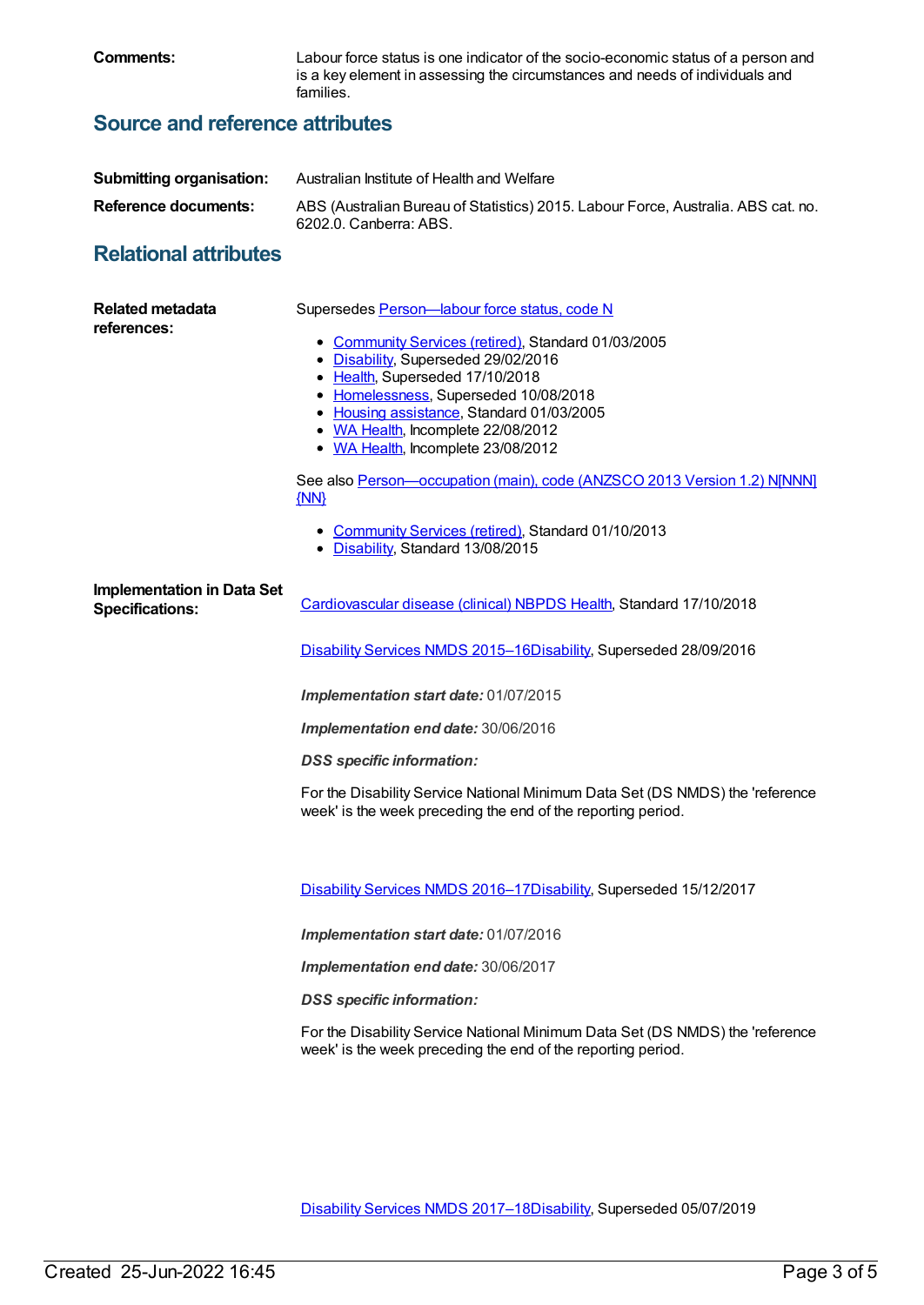*Implementation start date:* 01/07/2017

*Implementation end date:* 30/06/2018

*DSS specific information:*

For the Disability Service National Minimum Data Set (DS NMDS) the 'reference week' is the week preceding the end of the reporting period.

[Disability](https://meteor.aihw.gov.au/content/698074) Services NMDS 2018–1[9Disability](https://meteor.aihw.gov.au/RegistrationAuthority/16), Standard 05/07/2019

*Implementation start date:* 01/07/2018

*Implementation end date:* 30/06/2019

*DSS specific information:*

For the Disability Service National Minimum Data Set (DS NMDS) the reference period for labour force status is the week preceding the end of the reporting period.

Specialist [Homelessness](https://meteor.aihw.gov.au/content/689064) Services NMDS 2019[-Homelessness](https://meteor.aihw.gov.au/RegistrationAuthority/14), Standard 10/08/2018